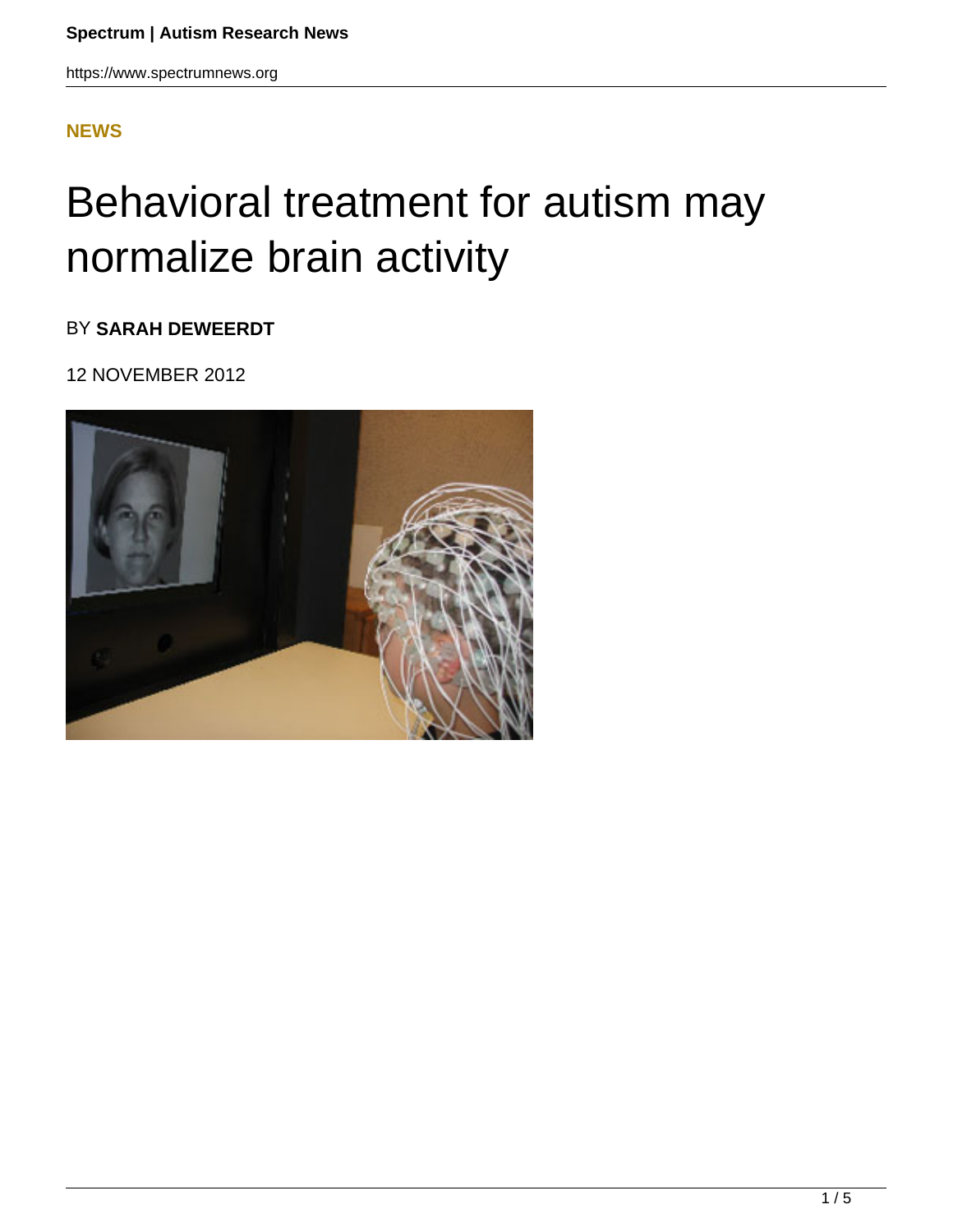#### **Spectrum | Autism Research News**

https://www.spectrumnews.org



Face focus: Children who receive an intensive autism intervention may become more attuned to faces than to objects.

Early intensive therapy may normalize the brain's response to faces in young children with autism, according to a study published in the November issue of the Journal of the American Academy of Child and Adolescent Psychiatry**<sup>1</sup>** .

After two years of behavioral therapy for about 20 hours each week, the brains of young children with autism respond to faces like those of typically developing controls do, the study found.

The results are part of a randomized, controlled trial of the Early Start Denver Model (ESDM), in which clinicians spend many hours each week working one-on-one with children in play-based therapy.

"Many people think about behavioral interventions as kind of a simple Band-Aid operation," says **Sally Rogers**, professor of psychiatry at the University of California, Davis, who helped develop ESDM and was involved in the new study. "Early intervention can make a difference at levels of learning much deeper than the surface level of behavior change."

Rogers and her colleagues do not have enough data to compare brain activity before and after treatment, but children with autism are known to have an **abnormal response to faces**.

The study is based on electroencephalography (EEG), an indirect measure of the brain's electrical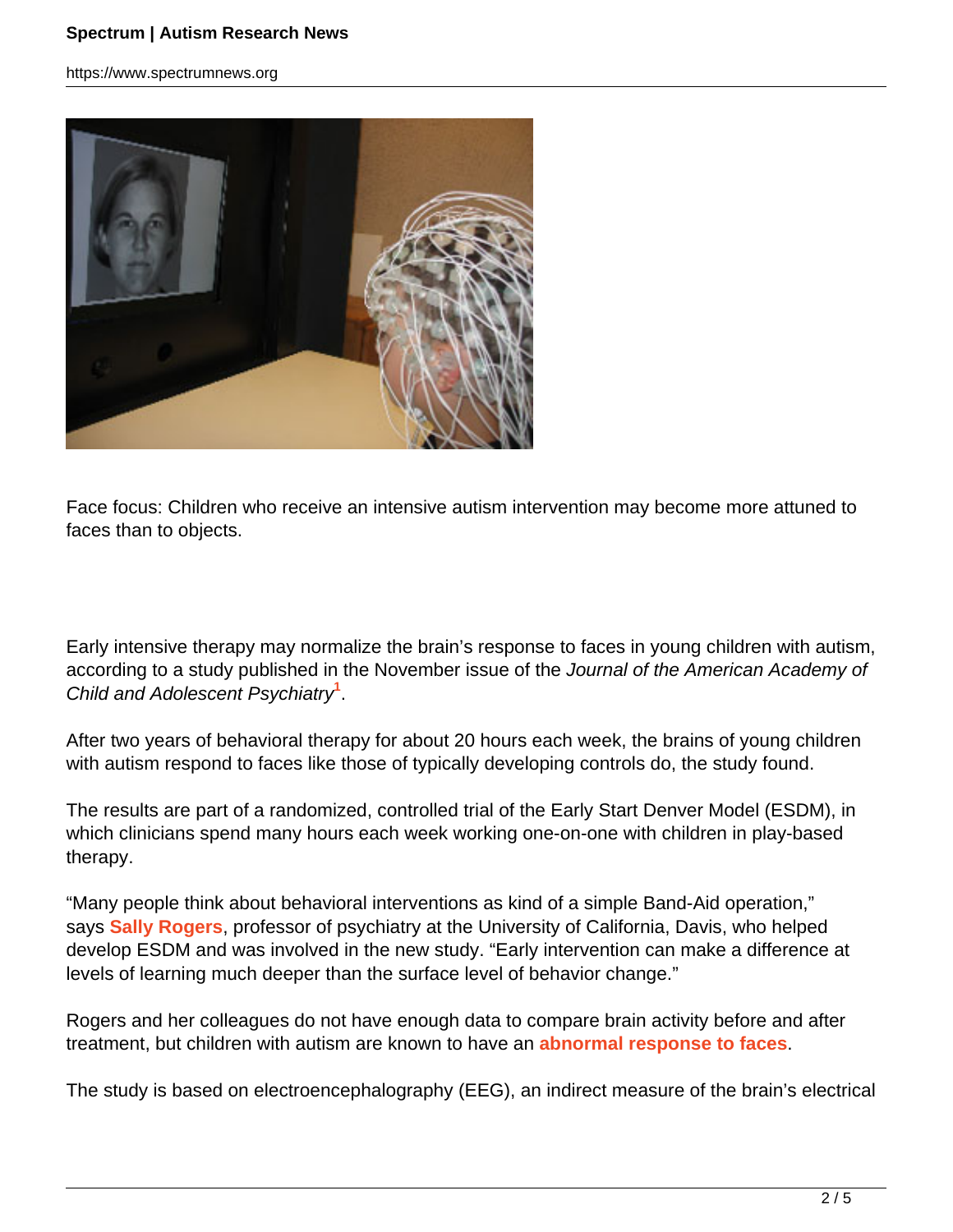activity, and is among the first to look at how behavioral therapy influences brain activity.

"There are a fair number of behavioral studies showing the beneficial effects of an intervention, but until this study none really focused on what changes were also occurring in the brain," says **Charles Nelson**, professor of pediatrics and neuroscience at Harvard Medical School, who was not involved in the work.

Rogers and her colleagues reported in 2010 that children who receive the therapy **develop better language and daily living skills**, and increase their intelligence quotients (IQs) more than do those who receive other autism treatments**<sup>2</sup>** .

The new study found that one measure of the brain's response to faces looks normal in children who have received ESDM or otherbehavioral therapies for autism. But twoother measures are normal only in the ESDM group.

The study reflects a broader trend to seek objective measures, or biomarkers, to help evaluate the effects of autism treatment. "It really represents where our field is moving," says **Shafali Spurling Jeste**, assistant professor of psychiatry and neurology at the University of California, Los Angeles, who was not involved in the study.

## **Brain waves:**

The researchers used EEG to measure the brain activity of children aged 4 to 6.5 years while they viewed images of unfamiliar faces and toys on a screen. They were able to do this with only a subset of the children from the 2010 study.

The EEG participants included 15 children with autism who had completed a two-year program of ESDM, 14 who had received other behavioral therapies available in the community and 17 typically developing controls.

Previous research has shown that children with autism **have an atypical N170**, an EEG measure that reflects the brain's early response as it recognizes that a face is a face.

In the new study, the researchers found that children with autism who received ESDM and those who received community interventions all have N170 patterns similar to those of the controls.

"That would suggest to us that both groups had benefited," says **Sara Webb**, research associate professor of psychiatry and behavioral sciences at the University of Washington, who directed the EEG part of the study.

Webb notes that the community intervention group also had access to at least 15 to 20 hours of therapy each week. "So I think one conclusion [we] can make is that getting early intervention is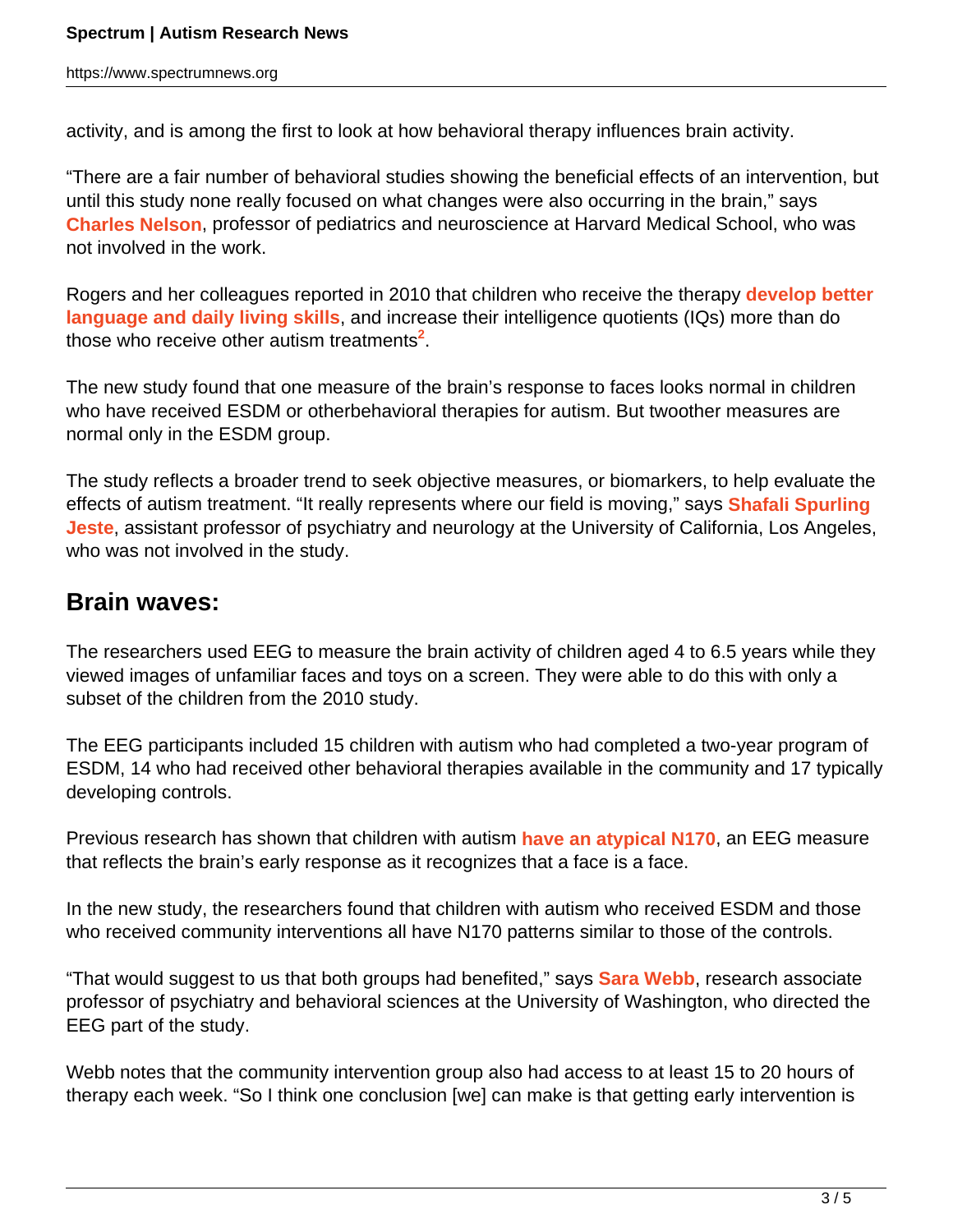https://www.spectrumnews.org

critically important."

The ESDM may have additional benefits compared with the other interventions, however. The researchers also measured alpha and theta brain waves in the children, as well as an EEG feature called the negative component.

These analyses "reflect the degree to which your attention is captured by a stimulus, and also your active involvement in processing that stimulus," says lead investigator **Geraldine Dawson**, chief science officer of the autism science and advocacy organization Autism Speaks and co-developer of the ESDM.

On average, children with autism who received ESDM and controls have more and faster neural activation in response to images of faces compared with images of toys. In contrast, children who received other therapies respond more to the toy images.

Taken together, the results suggest that although both types of therapy help children with autism process faces, ESDM makes them more attentive to faces.

"Really it makes sense in terms of the fact that the ESDM has a very strong focus on drawing the child's attention to people, but also making those interactions with people very rewarding," Dawson says.

The researchers also found that the children who received ESDM have fewer autism symptoms at the end of the study than those treated with other therapies.

Some researchers caution that because the analysis relies only on post-treatment EEG data, it provides a snapshot of brain activity. "The ideal way to look at change is to look at these kids over time," says Jeste. "We don't know what these kids looked like before."

Webb acknowledges this limitation, but notes that the researchers have limited EEG data from before the study began and at the one-year time point showing that **children with autism differed from controls<sup>3</sup>** .

The children in the two treatment groups were so similar behaviorally at the beginning of the study, it's unlikely that their brain function differed significantly, she adds.

Other researchers are also beginning to look at neural measures of treatment effects. For example, a magnetic resonance imaging study of two children with autism published in October found that pivotal response training, an intervention that, like ESDM, teaches skills through play, increases activation in social areas of the brain**<sup>4</sup>** .

As researchers develop EEG-based biomarkers that indicate treatment response, they will also